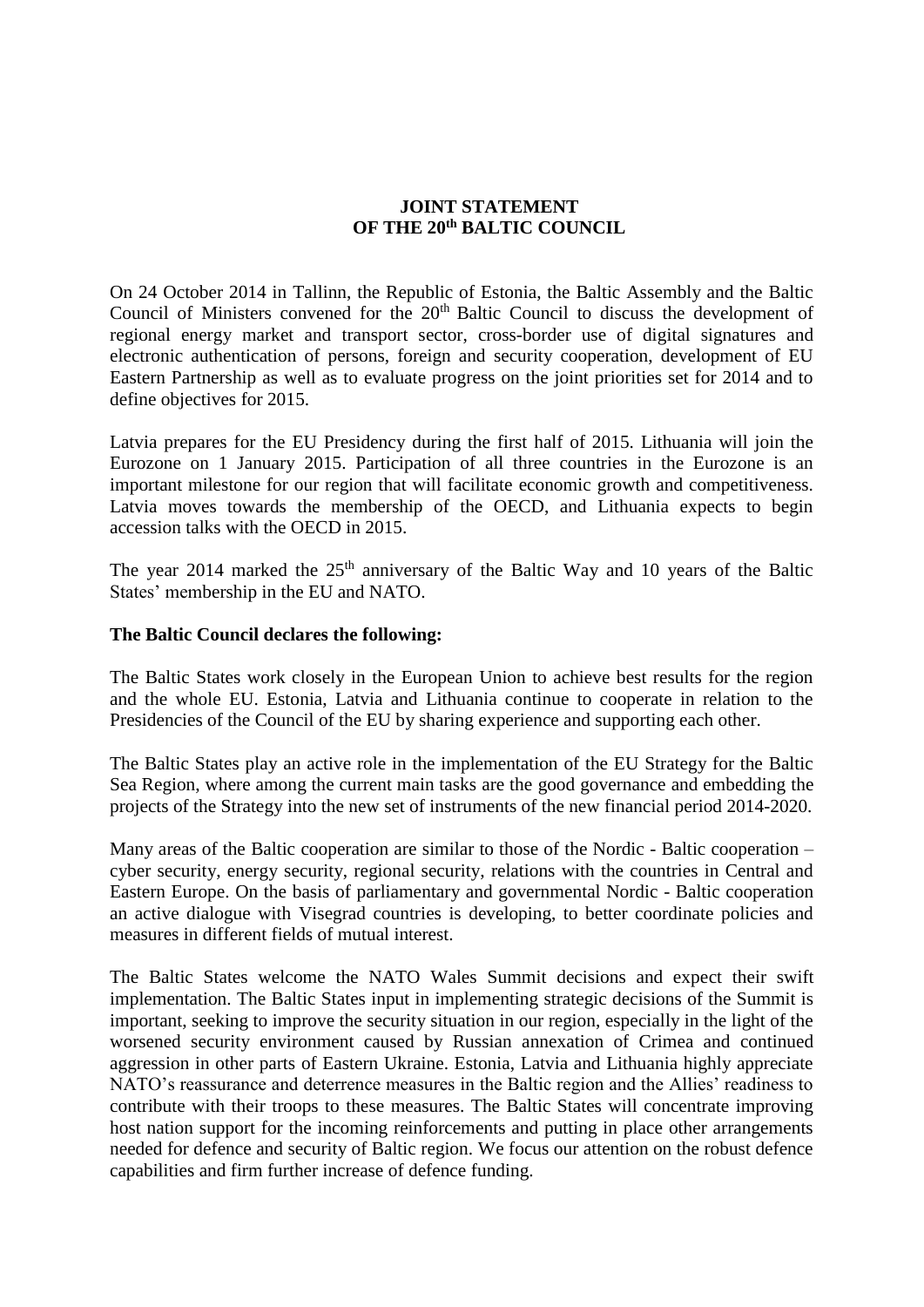Interoperability between the Baltic defence forces has been a priority and will remain so. The Baltic States also stress the importance of the decision to provide a joint Baltic Battalion to the NATO Response Force exercise in 2016.

The Baltic States continue working closely together to support and further develop the Eastern Partnership initiative in a view of the Eastern Partnership Summit in Riga in May 2015. We reaffirm our commitment to assist Georgia, Moldova and Ukraine in implementation of the Association Agreements with the EU as well as developing efficient framework of cooperation with the other three Eastern European Partner countries. All the tools of the Baltic cooperation should also be mobilised to stand with the Eastern Partnership countries facing aggression to ensure stability and prosperity of the region.

The Baltic States strongly support the development of the EU Digital Single Market (DSM). Mutual use of eID and signatures is a fundamental and prerequisite for emerging of the DSM. In order to make the progress significant, priority must additionally be given to the creating the conditions for the free data exchange and the access to digital content across the EU. The main goal for 2014 has been to make it possible for Estonian, Latvian and Lithuanian eIDs to be used jointly for digital signing, plus for cross-border authentication in at least one pilot electronic service in each of the three countries.

The Baltic States continue to pay serious attention to the challenges in the field of energy and work on the implementation of the Baltic Energy Market Interconnection Plan (BEMIP), improving connections, developing energy market in gas and electricity sectors, building infrastructure to improve energy security and improving energy efficiency, step up efforts in a view of synchronisation of the Baltic States into European Continental Networks. The implementation of the EU Third Energy package is of utmost importance to ensure fully functioning and integrated rgional energy market. The Baltic States actively cooperate on the harmonization and integration of electricity and gas markets. In addition to Estlink-1 and Estlink-2, electricity connections to Nordic electricity system (NordBalt) and continental European networks (LitPol) are under construction. The Baltic States continue negotiations on implementation of Visaginas Nuclear Power Plant project. Serious efforts are needed to improve the security of gas supply in general. The LNG terminal in Klaipeda Lithuania, fully operational by the  $1<sup>th</sup>$  of January 2015, will increase the security of supply in the Baltic region by providing import alternative in case of supply disruption.

In 2014, the *Rail Baltic* Task Force finally concluded the negotiations on the terms of Shareholders` Agreement and agreed to take all necessary steps at the national level in order to approve and sign the Shareholders` Agreement and establish the *Rail Baltic* Joint Venture as soon as possible. Joint Venture has to prepare and submit the Rail Baltic project application for funding of the Connecting Europe Facility and to start the implementation of the Project. The Rail Baltic will support the wider EU goals of parity of access to services and infrastructure of EU Member States and development of sustainable modes of transportation, improved balance and interoperability between different means of transportation and the establishment of links with the rest of the EU rail network.